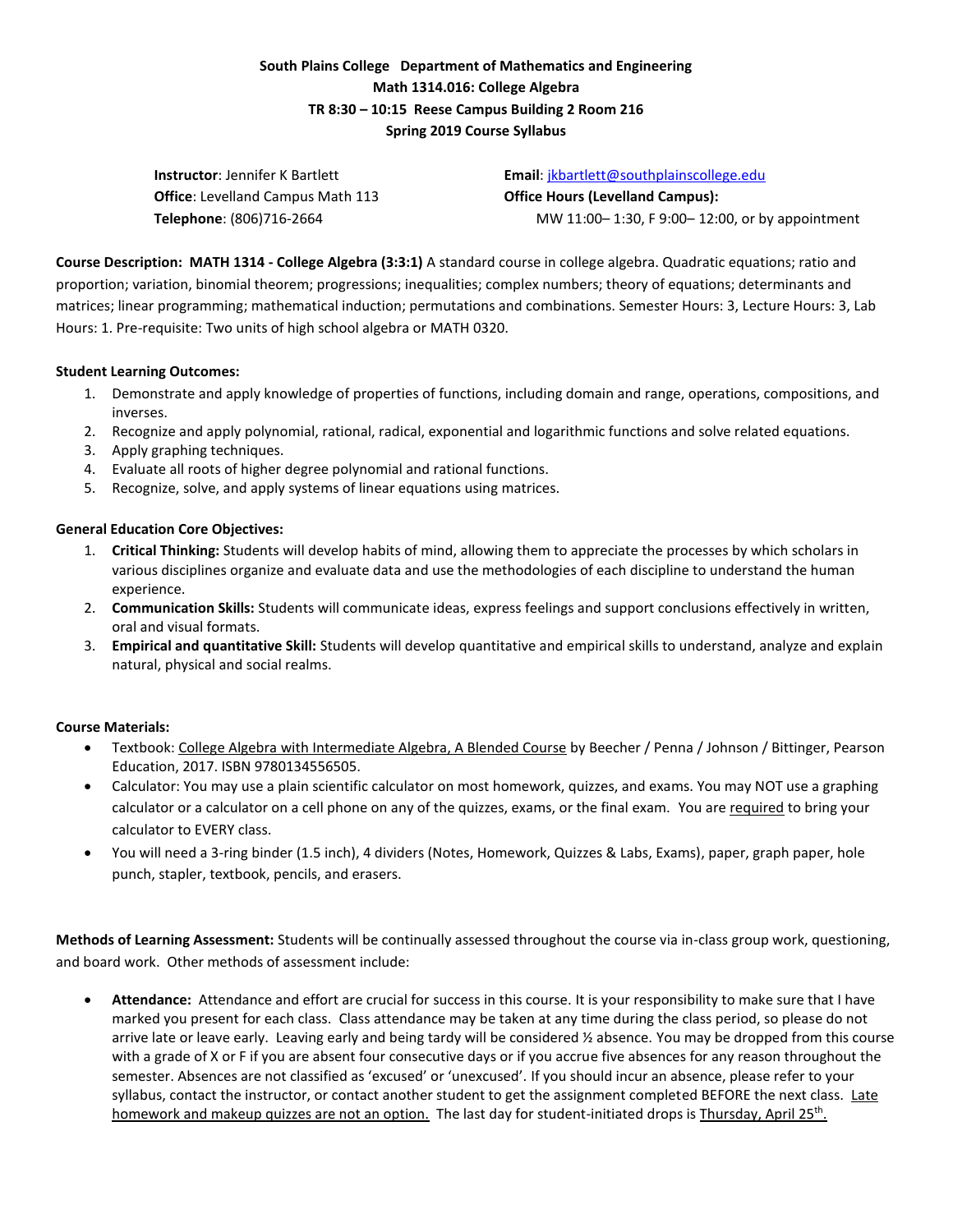**Homework:** Homework will be assigned at each class meeting. The homework is not a tool by which I torture you, but rather an opportunity for you to practice the skills presented in class which you will be responsible to demonstrate on a quiz the following class period. If you are interested in passing the class, you will need to do well on the quizzes. To do well on the quizzes, you will need to complete the homework. No late assignments will be accepted. You should show all work when doing homework. Simply writing the problem and the answer is not "doing homework." Using a solutions manual or an app that shows you the steps, and copying them down is NOT "doing homework." Remember your effort is key to your success. You have to focus your effort on being able to complete the problems on a quiz/exam without any outside resources. You are responsible for the following homework requirements. Any homework that does not follow the homework requirements will be recorded as a grade of a zero.

Homework Requirements:

1) It must be turned in at the beginning of the class period. Late homework will not be accepted. Late is defined to be: anything turned in after the start of the class period.

2) Homework must be written in pencil on white 8.5 x 11 inch paper. It must be neat and legible. I will be the judge as to what is neat. Just because you can read it doesn't mean that I can interpret it.

3) Nothing on the assignment cover sheet will be graded. All work must be done on your own paper. The assignment sheet should be stapled to the front of your homework assignment.

4) If you have more than one page to turn in, the pages must be stapled together. Multiple pages that are not stapled or held together by a paperclip, folded corner, spit, gum, etc. will not be accepted and be recorded with a grade of zero. You must staple multiple pages together.

5) Homework must be presented in an orderly manner with the problem running in a single column down the page.

6) All final answers must be circled to receive credit. Any algebraic answer not circled or "boxed" in will not be graded. Pictures/graphs do not need to be circled or boxed.

- **Notebook:** You will be required to keep all class materials (notes, handouts, homework, quizzes, exams, etc.) organized in a notebook (3-ring binder). These materials are subject to be turned in for grading at any time. Please make certain all materials accompany you to each class meeting. The notebook will have 4 dividers labeled the following: Notes, Homework, Quizzes & Labs, and Exams. You will keep the corresponding material under the matching divider.
- **Quizzes:** Short, in-class quizzes that will be given regularly will have problems selected from, or closely related to, your homework. Most, if not all, quizzes will be pop-quizzes so you will need to be prepared every class period. Students arriving late may be denied the chance to take a quiz, if there is one that day. Quizzes must be taken in pencil.
- **Exams:** Exams must be taken in pencil. Student my not leave the examination room for any reason without turning in their exam for grading. The tentative exam dates are as follows:

Exam 1: Thursday, February 7<sup>th</sup>

Exam 2: Thursday, March  $7<sup>th</sup>$ 

Exam 3: Thursday, April 11<sup>th</sup>

- Exam 4: Tuesday, April 30<sup>th</sup>
- **Final:** The comprehensive final will be given on Tuesday, May  $7^{th}$  from  $8:00 10:00$  as directed by the official South Plains College Schedule. No make-up final will be given. The final will cover all material covered in-class.
- **Make-up:** Make-up work is given at the discretion of the instructor. NO make-up quizzes or tests are given without prior notification AND proper documentation. If are absent from class, have given prior notification and proper documentation of your absence, you MUST make arrangements to take the quiz or test BEFORE the next class period. Students who do not take quizzes or exams in-class, early or late, forfeit the right to attempt any extra credit on that quiz or exam.

### **Grading Policy: Grading Scale:**

| .                                    |                         | - - - - - - - - - - - - |   |
|--------------------------------------|-------------------------|-------------------------|---|
| Daily Work (HW, quizzes, labs, etc.) | 16%                     | 90-100%                 | A |
| Exams (4 total)                      | 16% each (total of 64%) | 80-89%                  | B |
| Comprehensive Final                  | 20%                     | 70-79%                  | C |
|                                      |                         | 60-69%                  | D |
|                                      |                         | Below 60%               | F |

This course and its grade will be recorded on your official transcript. Grades will be posted on Blackboard during the semester usually after exams.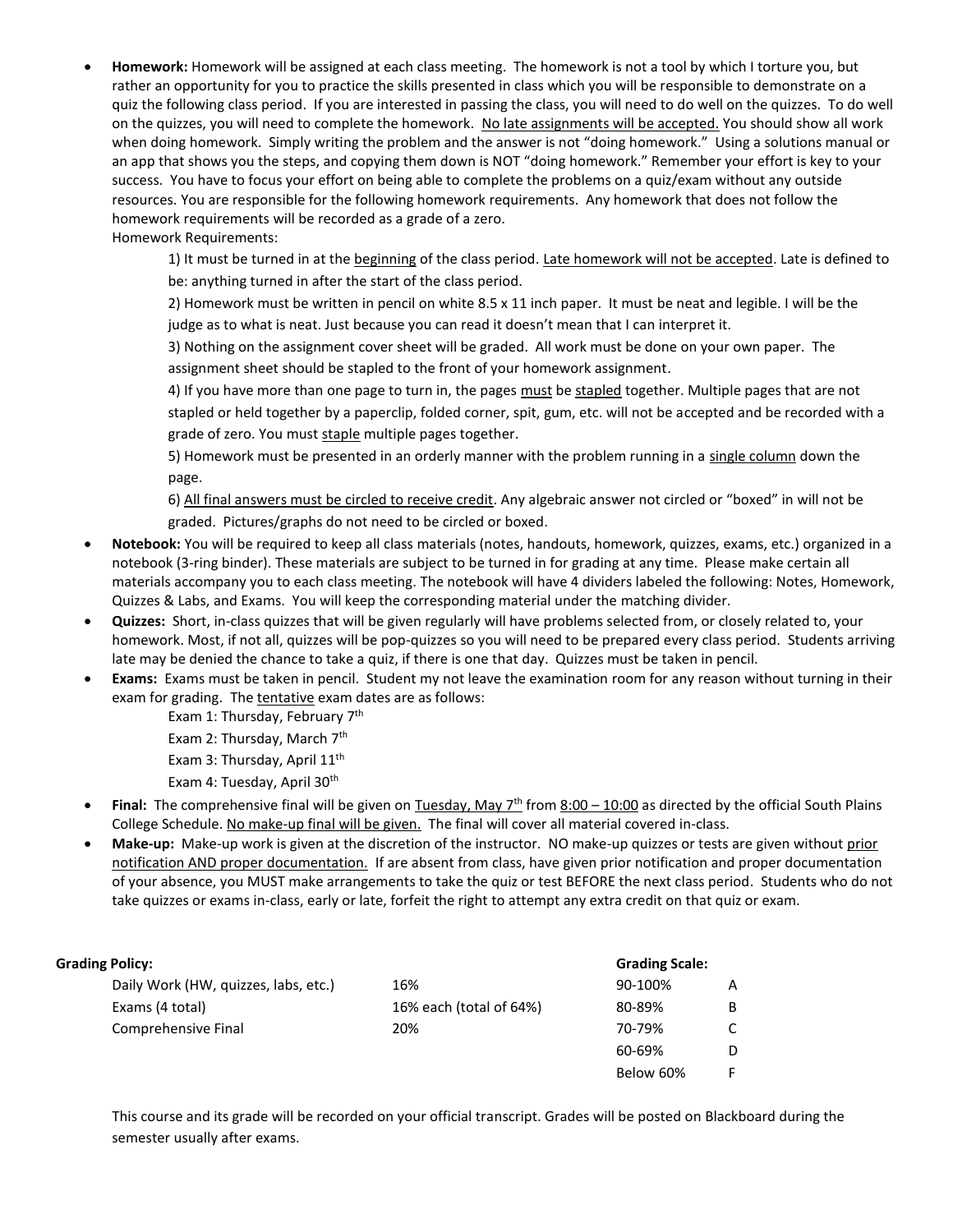#### **Student Responsibilities and Expectations:**

- 1. Come to class on time and prepared to learn. (Pencils, homework, notebook, calculator)
- 2. Read the syllabus.
- 3. Take notes, participate in class, and complete course assignments early enough to seek help if needed.
- 4. Food and drink are not allowed in class, with the exception of bottled water.
- 5. Cell phones and any other electronic devices must be silenced and put away before entering the classroom. Use of these devices during class will result in a zero for that day's quiz, homework, or exam.

#### **Resources:**

- I am your first and BEST resource for this class! Feel free to come by during my office hours or email me at [jkbartlett@southplainscollege.edu](mailto:jkbartlett@southplainscollege.edu) .
- Blackboard is the online course management system that will be used for this course. The course syllabus as well as any other class handouts can be accessed through Blackboard. Login a[t http://southplainscollege.blackboard.com](http://southplainscollege.blackboard.com/) . The user name and password should be the same as the MySPC and SPC email.
	- User name: first initial, last name, and last 4 digits of the Student ID
	- Password: Original Campus Connect Pin No. (found on SPC acceptance letter)
- Free tutoring is available in M116 on the Levelland campus. Hours for the tutors will be posted by the door of M116.
- Form study groups: Networking is an essential tool both in the classroom and in the workforce!
- Your book that you have already purchased
- Websites that contain helpful videos:
	- patrickjmt.com
	- khanacademy.com

**Disability Statement:** Students with disabilities, including but not limited to physical, psychiatric, or learning disabilities, who wish to request accommodations in this class should notify the Disability Services Office early in the semester so that the appropriate arrangements may be made. In accordance with federal law, a student requesting accommodations must provide acceptable documentation of his/her disability to the Disability Services Office. For more information, call or visit the Disability Services Office at Levelland Student Health & Wellness Center 806-716-2577, Reese Center (also covers ATC) Building 8: 806-716-4675, Plainview Center Main Office: 806-716-4302 or 806-296-9611, or the Health and Wellness main number at 806-716-2529.

**Religious Holy Days**: In accordance with Section 51.911, Texas Education Code, South Plains College will allow a student who is absent from class for the observance of a religious holy day to take an examination or complete an assignment scheduled for that day within seven (7) calendar days after the absence. Students are required to file a written notification of absence with each instructor within the first fifteen (15) days of the semester in which the absence will occur. Forms for this purpose are available in the Student Services Office along with instructions and procedures. "Religious holy days" means a holy day observed by a religion whose place of worship is exempt from property taxation under Section 11.20, Tax Code. (copied from current South Plains College catalog)

**Diversity Statement**: In this class, the teacher will establish and support an environment that values and nurtures individual and group differences and encourages engagement and interaction. Understanding and respecting multiple experiences and perspectives will serve to challenge and stimulate all of us to learn about others, about the larger world and about ourselves. By promoting diversity and intellectual exchange, we will not only mirror society as it is, but also model society as it should and can be.

**Non-Discrimination Statement:** South Plains College does not discriminate on the basis of race, color, national origin, sex, disability or age in its programs and activities. The following person has been designated to handle inquiries regarding the non-discrimination policies: Vice President for Student Affairs, South Plains College, 1401 College Avenue, Box 5, Levelland, TX 79336. Phone number 806-716-2360.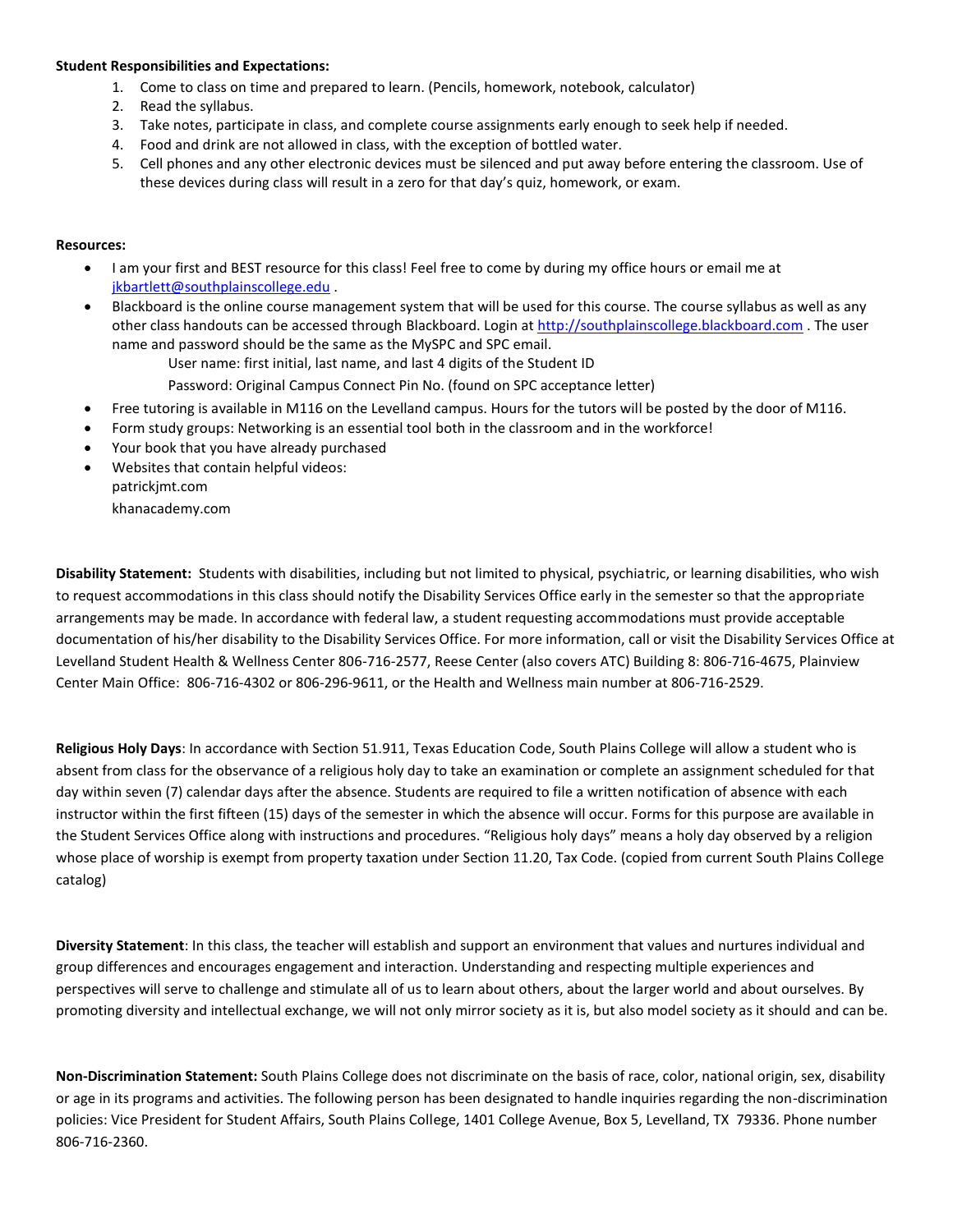**Campus Concealed Carry - Texas Senate Bill - 11** (Government Code 411.2031, et al.) authorizes the carrying of a concealed handgun in South Plains College buildings only by persons who have been issued and are in possession of a Texas License to Carry a Handgun. Qualified law enforcement officers or those who are otherwise authorized to carry a concealed handgun in the State of Texas are also permitted to do so. Pursuant to Penal Code (PC) 46.035 and South Plains College policy, license holders may not carry a concealed handgun in restricted locations. For a list of locations, please refer to the SPC policy at: [\(http://www.southplainscollege.edu/human\\_resources/policy\\_procedure/hhc.php\)](http://www.southplainscollege.edu/human_resources/policy_procedure/hhc.php). Pursuant to PC 46.035, the open carrying of

handguns is prohibited on all South Plains College campuses. Report violations to the College Police Department at 806-716-2396 or 9-1-1.

**Sexual Misconduct Statement**: As a faculty member, I am deeply invested in the well-being of each student I teach. I am here to assist you with your work in this course. If you come to me with other non-course-related concerns, I will do my best to help. It is important for you to know that all faculty members are mandated reporters of any incidents of sexual misconduct. That means that I cannot keep information about sexual misconduct confidential if you share that information with me. Crystal Gilster, the Director of Health & Wellness, can advise you confidentially as can any counselor in the Health & Wellness Center. They can also help you access other resources on campus and in the local community. You can reach Ms. Gilster at 806-716-2362 or email [cgilster@southplainscollege.edu](mailto:cgilster@southplainscollege.edu?subject=Title%20IX%20Pregnancy%20Accomodation) or go by the Health and Wellness Center for assistance. You can schedule an appointment with a counselor by calling 716-2529.

**4.1.1.4 Title IX Pregnancy Accommodations Statement**: If you are pregnant, or have given birth within six months, Under Title IX you have a right to reasonable accommodations to help continue your education. To activate accommodations you must submit a Title IX pregnancy accommodations request, along with specific medical documentation, to the Director of Health and Wellness. Once approved, notification will be sent to the student and instructors. It is the student's responsibility to work with the instructor to arrange accommodations. Contact Crystal Gilster, Director of Health and Wellness at 806-716-2362 or email [cgilster@southplainscollege.edu](mailto:cgilster@southplainscollege.edu?subject=Title%20IX%20Pregnancy%20Accomodation) for assistance.